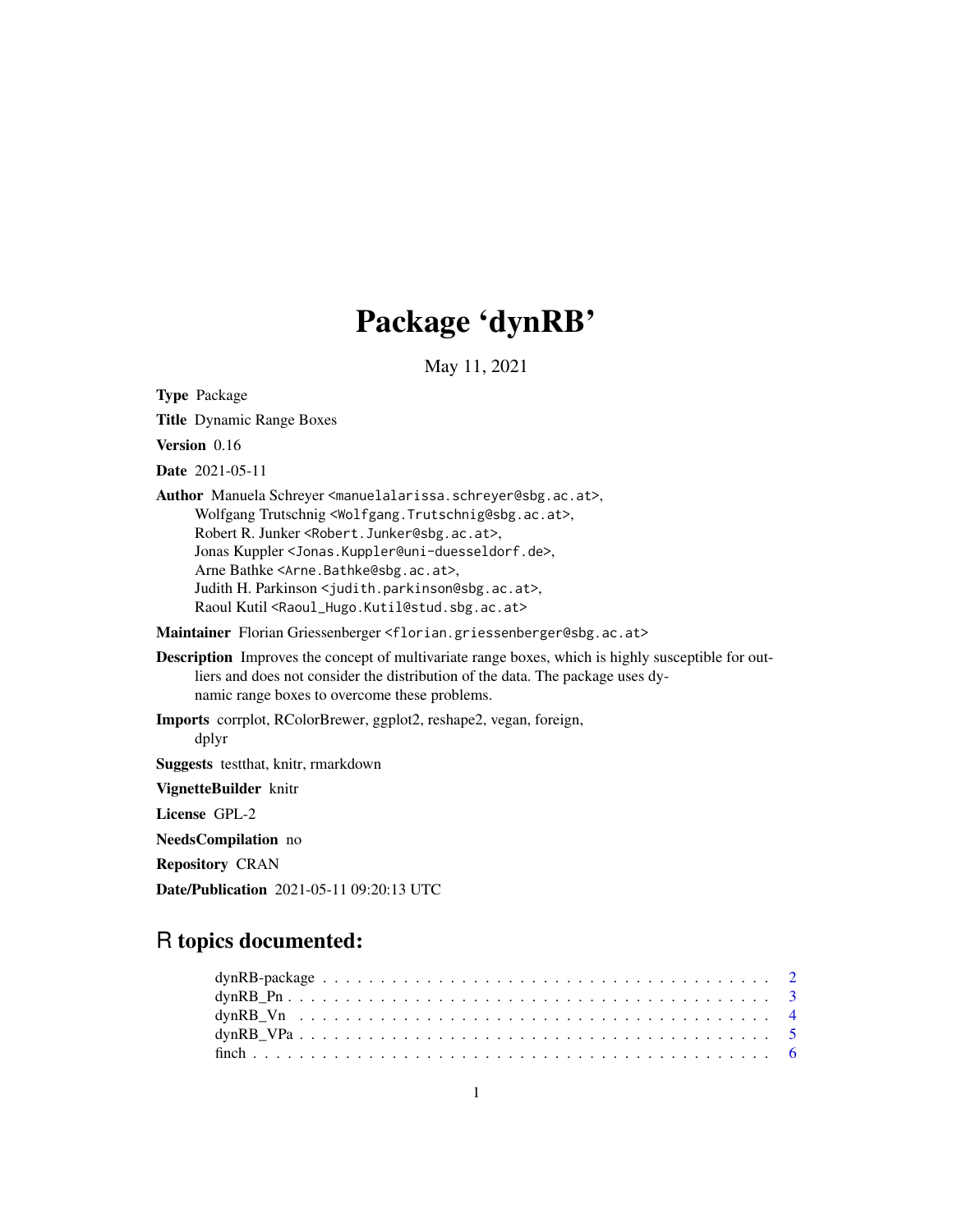<span id="page-1-0"></span>

|  | dynRB-package |
|--|---------------|
|--|---------------|

dynRB-package *Dynamic Range Boxes*

#### Description

The package DynRB improves the concept of multivariate range boxes, which is highly susceptible for outlines and does not consider the distribution of the data. The package uses dynamic range boxes to overcome these problems.

### Details

| Package: | dynRB      |
|----------|------------|
| Type:    | Package    |
| Version: | 0.16       |
| Date:    | 2021-05-11 |

#### Author(s)

Manuela Schreyer <manuelalarissa.schreyer@sbg.ac.at>, Wolfgang Trutschnig <Wolfgang.Trutschnig@sbg.ac.at>, Robert R. Junker <Robert.Junker@sbg.ac.at> (corresponding author), Jonas Kuppler <Jonas.Kuppler@uni-duesseldorf.de>, Arne Bathke <Arne.Bathke@sbg.ac.at>, Judith H. Parkinson <judith.parkinson@sbg.ac.at>, Raoul Kutil <Raoul\_Hugo.Kutil@stud.sbg.ac.at>

#### References

Junker RR, Kuppler J, Bathke AC, Schreyer ML, Trutschnig W (2016) Dynamic range boxes - A robust non-parametric approach to quantify size and overlap of n-dimensional hypervolumes. Methods in Ecology and Evolution doi: 10.1111/2041-210X.12611

Judith H. Parkinson, Raoul Kutil, Jonas Kuppler, Robert R. Junker, Wolfgang Trutschnig, Arne C. Bathke: A Fast and Robust Way to Estimate Overlap of Niches and Draw Inference, International Journal of Biostatistics (2018)

### Examples

# example function dynRB\_VPa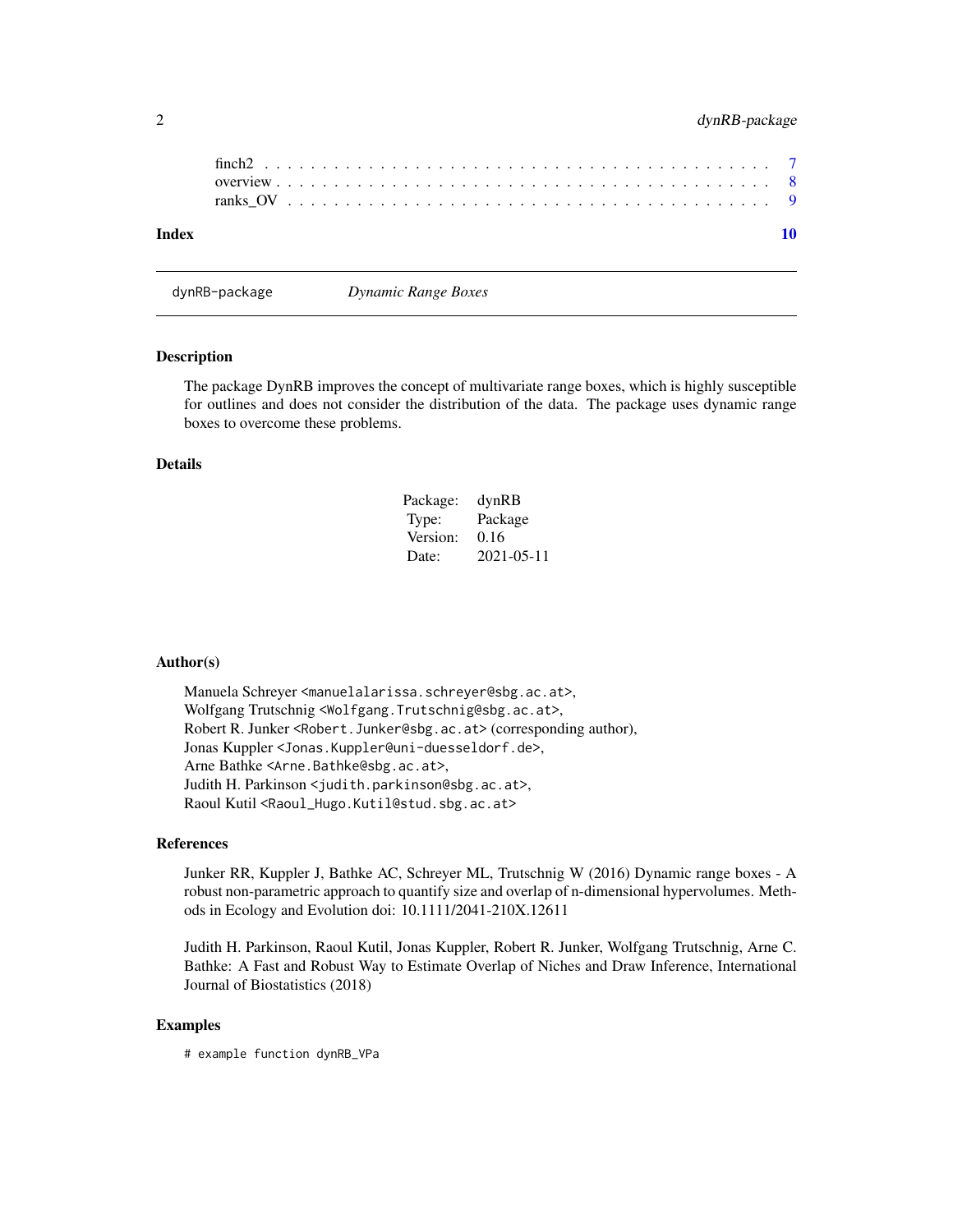# <span id="page-2-0"></span>dynRB\_Pn 3

```
# for reliable results use steps = 201
data(finch2)
r<-dynRB_VPa(finch2, steps = 101)
r$result
```
dynRB\_Pn *Pairwise overlaps for each dimension*

# Description

Function returns pairwise overlaps for each dimension n. Number of dynamic range boxes (steps) can be adjusted. Default: steps = 201

## Usage

 $dynRB_Pn(A = A, steps = 201, correlogram = FALSE, row_col = c(2, 2))$ 

### Arguments

| A           | Data frame, where the first column is a character vector containing the objects<br>(e.g. species) and the other columns are numeric vectors (containing measure-<br>ments). |
|-------------|-----------------------------------------------------------------------------------------------------------------------------------------------------------------------------|
| steps       | Number of range boxes. Default: steps = 201                                                                                                                                 |
| correlogram | If TRUE, the correlogram for each species is shown. If FALSE, no correlogram is<br>shown. Default: $correlogram = FALSE$                                                    |
| row col     | Number of rows and columns of the figures (correlogram for each species). De-<br>fault: $row\_col = c(2, 2)$                                                                |

# Value

Data frame containing the summarized overlaps for each pair of objects and dimension.

#### Author(s)

Manuela Schreyer <manuelalarissa.schreyer@sbg.ac.at>, Wolfgang Trutschnig <Wolfgang.Trutschnig@sbg.ac.at>, Robert R. Junker <Robert.Junker@sbg.ac.at> (corresponding author), Jonas Kuppler <Jonas.Kuppler@uni-duesseldorf.de>, Arne Bathke <Arne.Bathke@sbg.ac.at>

#### References

Junker RR, Kuppler J, Bathke AC, Schreyer ML, Trutschnig W (2016) Dynamic range boxes - A robust non-parametric approach to quantify size and overlap of n-dimensional hypervolumes. Methods in Ecology and Evolution doi: 10.1111/2041-210X.12611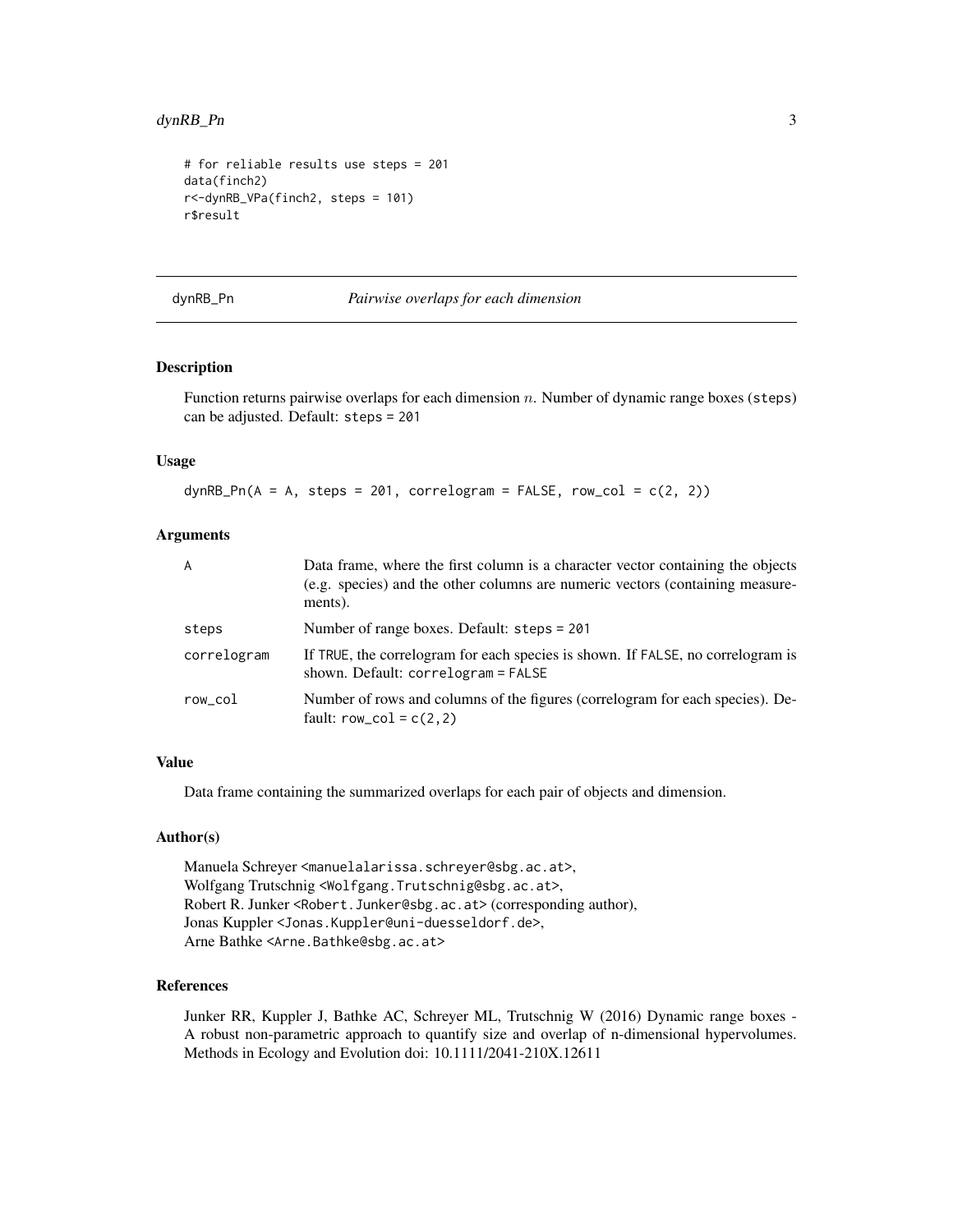#### Examples

```
# example function dynRB_Pn
# for reliable results use steps = 201
data(finch2)
r<-dynRB_Pn(finch2, steps = 101)
```
dynRB\_Vn *Relative Dynamic Range Box size per dimension and object*

#### Description

Function returns Dynamic Range Box size of each dimension n. Number of dynamic range boxes (steps) can be adjusted. Default: steps = 201

#### Usage

 $dynRB_Vn(A = A, steps = 201, correlogram = FALSE, row_col = c(2, 2))$ 

#### Arguments

| A           | Data frame, where the first column is a character vector and the other columns<br>are numeric vectors.                   |
|-------------|--------------------------------------------------------------------------------------------------------------------------|
| steps       | Number of range boxes. Default: steps = 201                                                                              |
| correlogram | If TRUE, the correlogram for each species is shown. If FALSE, no correlogram is<br>shown. Default: $correlogram = FALSE$ |
| row_col     | Number of rows and columns of the figures (correlogram for each species). De-<br>fault: $row\_col = c(2, 2)$             |

# Value

Data frame containing the summarized niche length for each object and dimension.

# Author(s)

Manuela Schreyer <manuelalarissa.schreyer@sbg.ac.at>, Wolfgang Trutschnig <Wolfgang.Trutschnig@sbg.ac.at>, Robert R. Junker <Robert.Junker@sbg.ac.at> (corresponding author), Jonas Kuppler <Jonas.Kuppler@uni-duesseldorf.de>, Arne Bathke <Arne.Bathke@sbg.ac.at>

# References

Junker RR, Kuppler J, Bathke AC, Schreyer ML, Trutschnig W (2016) Dynamic range boxes - A robust non-parametric approach to quantify size and overlap of n-dimensional hypervolumes. Methods in Ecology and Evolution doi: 10.1111/2041-210X.12611

<span id="page-3-0"></span>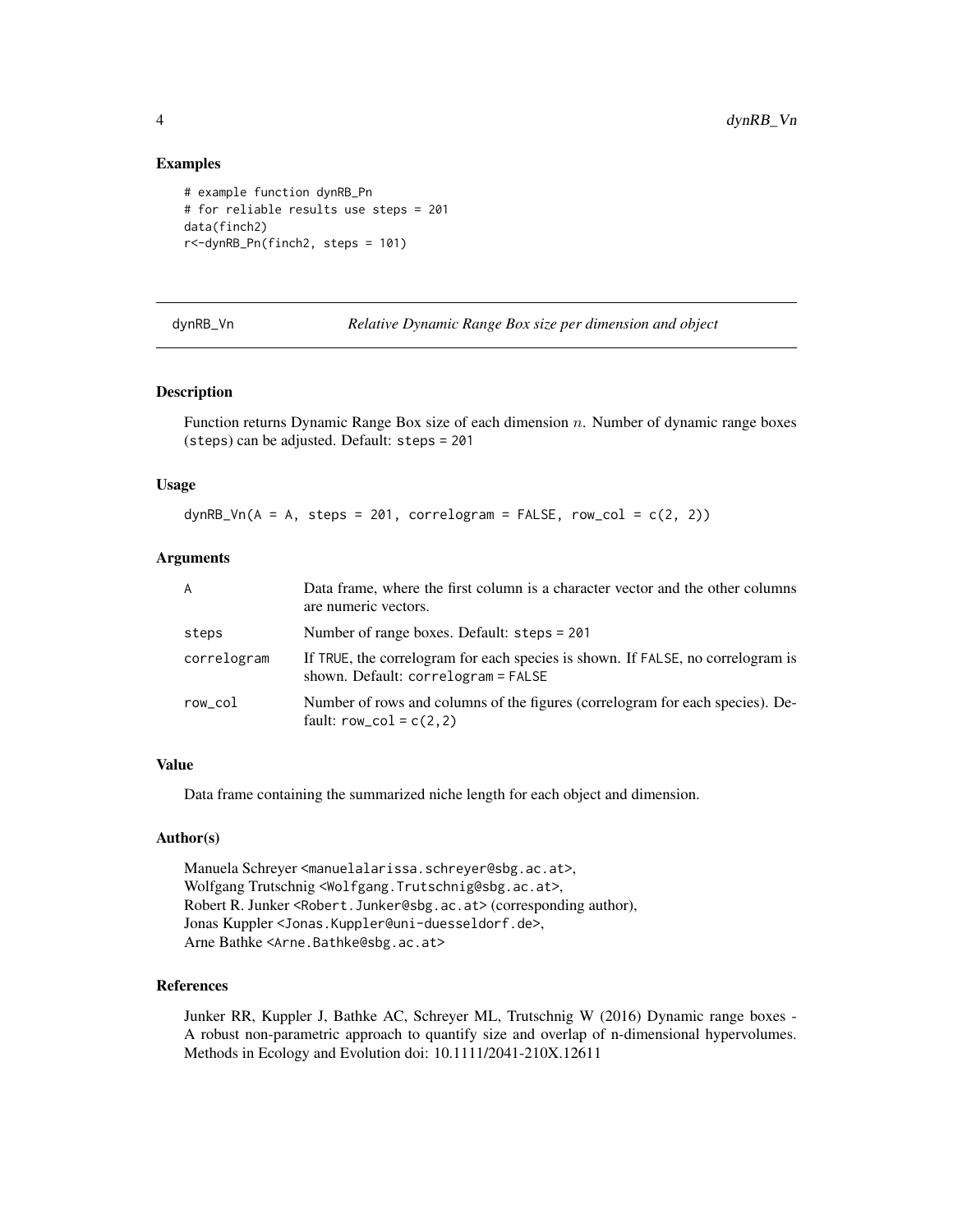# <span id="page-4-0"></span>dynRB\_VPa 5

#### Examples

```
# example function dynRB_Vn
# for reliable results use steps = 201
data(finch2)
r<-dynRB_Vn(finch2, steps = 101)
```
#### dynRB\_VPa *Size and pairwise overlap*

### Description

Function returns size and pairwise overlaps of niches or trait-spaces. Size or overlaps of dimensions can be aggregated by using either "product", "mean" or "geometric mean" as aggregation method. The results obtained by using the product are automatically printed. Number of dynamic range boxes (steps) can be adjusted. Default: steps = 201

#### Usage

dynRB\_VPa( $A = A$ , steps = 201, correlogram = FALSE, row\_col = c(2, 2), pca.corr = FALSE, var.thres =  $0.9$ )

#### Arguments

| $\overline{A}$ | Data frame, where the first column is a character vector and the other columns<br>are numeric vectors.                   |
|----------------|--------------------------------------------------------------------------------------------------------------------------|
| steps          | Number of range boxes. Default: steps = 201                                                                              |
| correlogram    | If TRUE, the correlogram for each species is shown. If FALSE, no correlogram is<br>shown. Default: $correlogram = FALSE$ |
| row_col        | Number of rows and columns of the figures (correlogram for each species). De-<br>fault: $row\_col = c(2, 2)$             |
| pca.corr       | If TRUE, a principal components analysis is performed.                                                                   |
| var.thres      | Variance predicted by the PCA-axes, if $pca.corr = TRUE$ .                                                               |

#### Value

Data frame containing the summarized niche overlap (and volume) for each pair of objects aggregated by all three possible choices (i.e. product, mean, geometric mean).

### Author(s)

Manuela Schreyer <manuelalarissa.schreyer@sbg.ac.at>, Wolfgang Trutschnig <Wolfgang.Trutschnig@sbg.ac.at>, Robert R. Junker <Robert.Junker@sbg.ac.at> (corresponding author), Jonas Kuppler <Jonas.Kuppler@uni-duesseldorf.de>, Arne Bathke <Arne.Bathke@sbg.ac.at>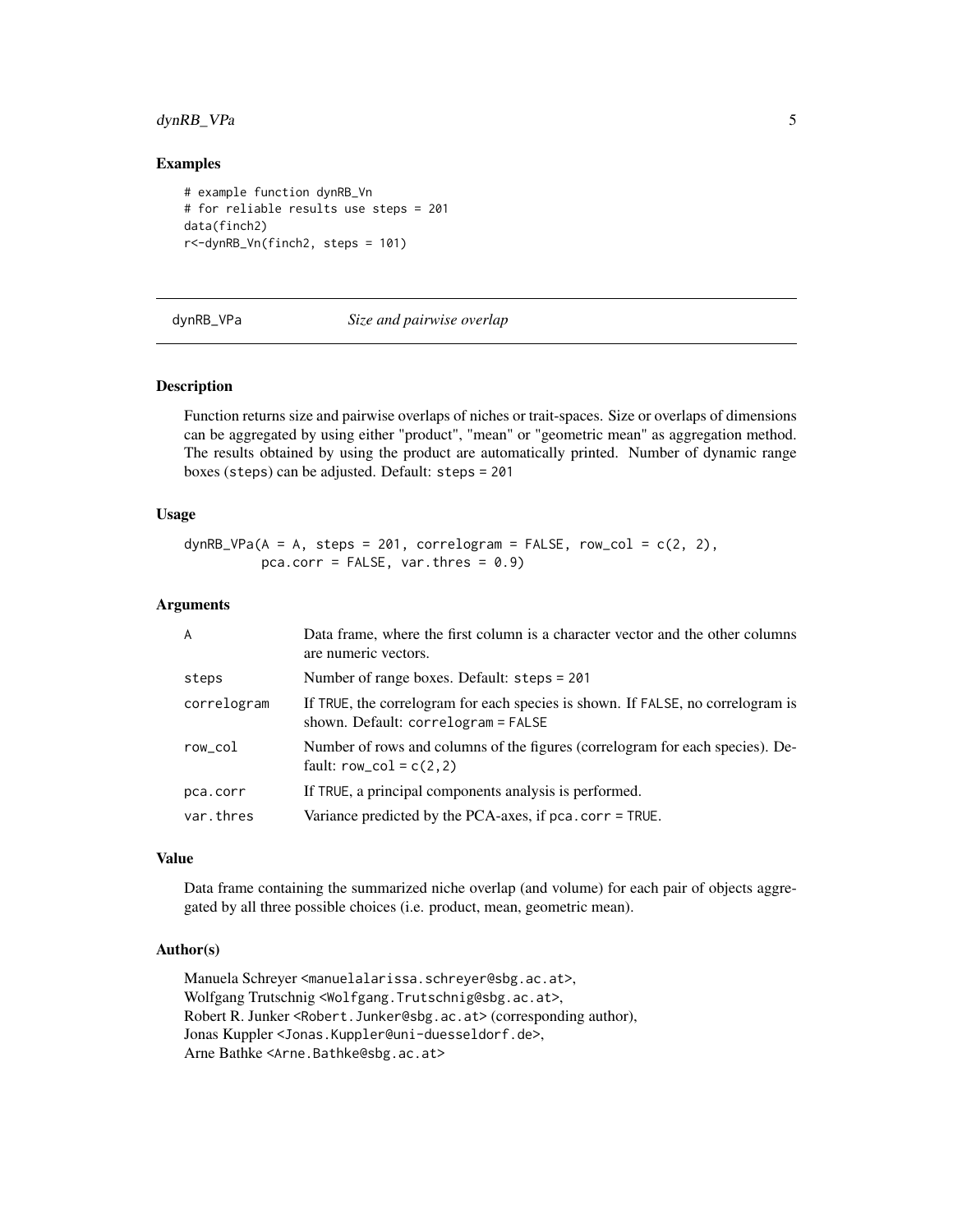#### <span id="page-5-0"></span>References

Junker RR, Kuppler J, Bathke AC, Schreyer ML, Trutschnig W (2016) Dynamic range boxes - A robust non-parametric approach to quantify size and overlap of n-dimensional hypervolumes. Methods in Ecology and Evolution doi: 10.1111/2041-210X.12611

#### Examples

```
# example function dynRB_VPa
# for reliable results use steps = 201
data(finch2)
r <-dynRB_VPa(finch2, steps = 101, correlogram = TRUE, row_col = c(1,1))
r$result
```
finch *Data set finch*

#### Description

To demonstrate the application of the functions for real world data, we used existing data sets on niches and trait-spaces and quantified their sizes and overlaps. The data set finch is a data set on morphological measurements of Darwin finches. The data set comprises quantitative measurements of nine traits characterizing five species of finches, each trait was measured at least in 10 individuals per species.

#### Usage

data("finch")

#### Format

A data frame with 146 observations on the following 10 variables.

Species a character vector of the Species Geospiza heliobates, Geospiza prosthemelas prosthemelas, Geospiza fuliginosa parvula, Geospiza fortis fortis and Geospiza fortis platyrhyncha

BodyL a numeric vector

- WingL a numeric vector
- TailL a numeric vector
- BeakW a numeric vector
- BeakH a numeric vector
- LBeakL a numeric vector
- UBeakL a numeric vector
- N.UBkL a numeric vector

TarsusL a numeric vector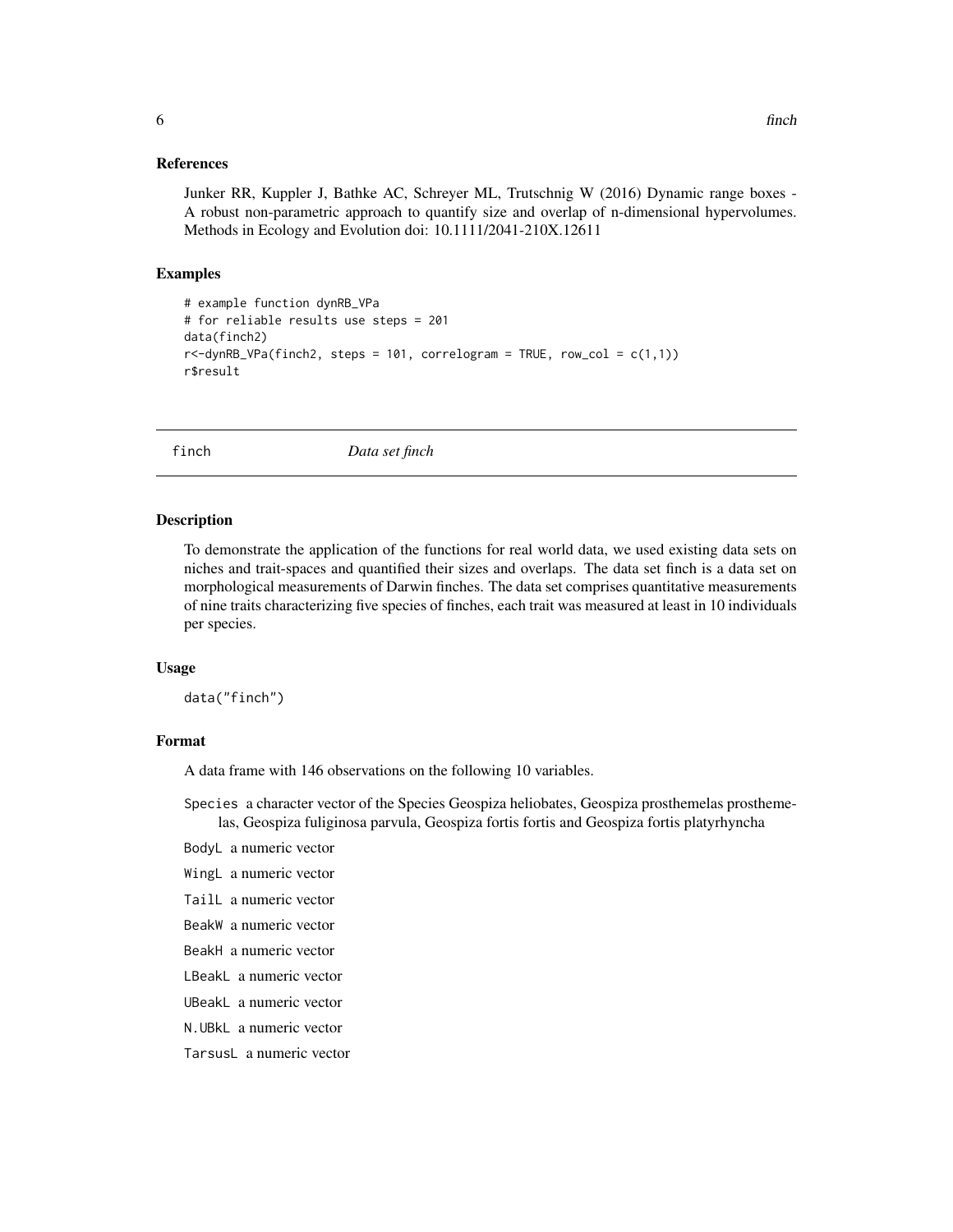#### <span id="page-6-0"></span> $finch2$  7

#### Source

Snodgrass R and Heller E (1904) Papers from the Hopkins-Stanford Galapagos Expedition, 1898- 99. XVI. Birds. Proceedings of the Washington Academy of Sciences 5: 231-372.

#### Examples

data(finch) ## quick overview head(finch)

finch2 *Subset of data set finch*

#### Description

To demonstrate the application of the functions for real world data, we used existing data sets on niches and trait-spaces and quantified their sizes and overlaps. The data set finch2 is a data set on morphological measurements of three Darwin finches. The data set comprises quantitative measurements of nine traits characterizing two species of finches, each trait was measured at least in 10 individuals per species.

#### Usage

data("finch2")

#### Format

A data frame with 103 observations on the following 10 variables.

Species a character vector of the Species Geospiza fuliginosa parvula and Geospiza fortis fortis

BodyL a numeric vector

WingL a numeric vector

TailL a numeric vector

BeakW a numeric vector

BeakH a numeric vector

LBeakL a numeric vector UBeakL a numeric vector

N.UBkL a numeric vector

TarsusL a numeric vector

#### Source

Snodgrass R and Heller E (1904) Papers from the Hopkins-Stanford Galapagos Expedition, 1898- 99. XVI. Birds. Proceedings of the Washington Academy of Sciences 5: 231-372.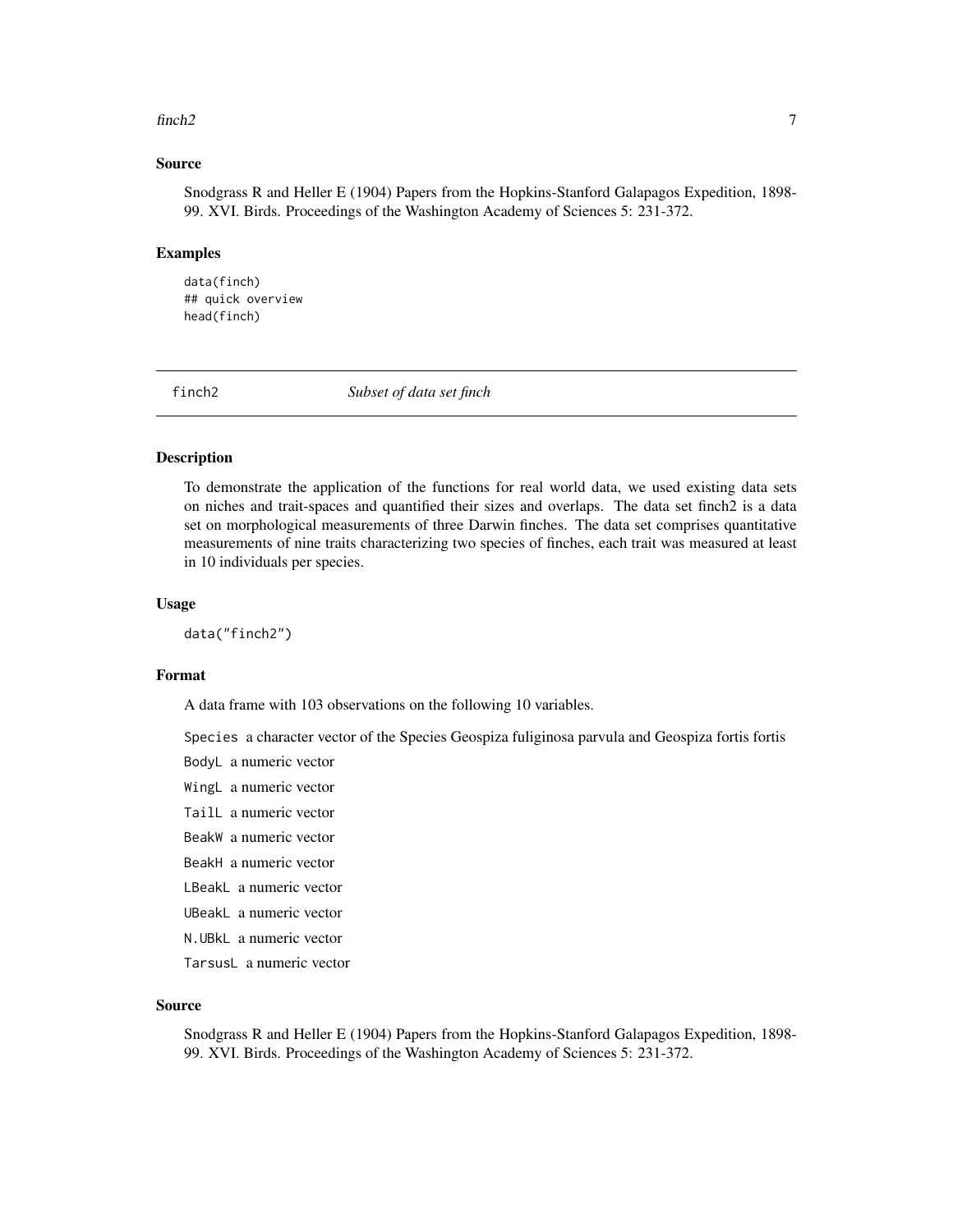8 overview and the set of the set of the set of the set of the set of the set of the set of the set of the set of the set of the set of the set of the set of the set of the set of the set of the set of the set of the set o

# Examples

data(finch2) ## quick overview head(finch2)

overview *Overview function*

# Description

This functions can be used to show the graphics generated by the functions dynRB\_Pn,dynRB\_Vn and dynRB\_VPa.

# Usage

overview(r, row\_col =  $c(3, 3)$ )

# Arguments

|         | Output of the function dynRB_Pn,dynRB_Vn or dynRB_VPa.                   |
|---------|--------------------------------------------------------------------------|
| row col | Number of rows and columns of the figures. Default: $row\_col = c(3, 3)$ |

# Author(s)

Manuela Schreyer <manuelalarissa.schreyer@sbg.ac.at>, Wolfgang Trutschnig <Wolfgang.Trutschnig@sbg.ac.at>, Robert R. Junker <Robert.Junker@sbg.ac.at> (corresponding author), Jonas Kuppler <Jonas.Kuppler@uni-duesseldorf.de>, Arne Bathke <Arne.Bathke@sbg.ac.at>

# Examples

```
# example for the function dynRB_Pn
# for reliable results use steps = 201
data(finch2)
r<-dynRB_Pn(finch2, steps = 101)
overview(r)
```
<span id="page-7-0"></span>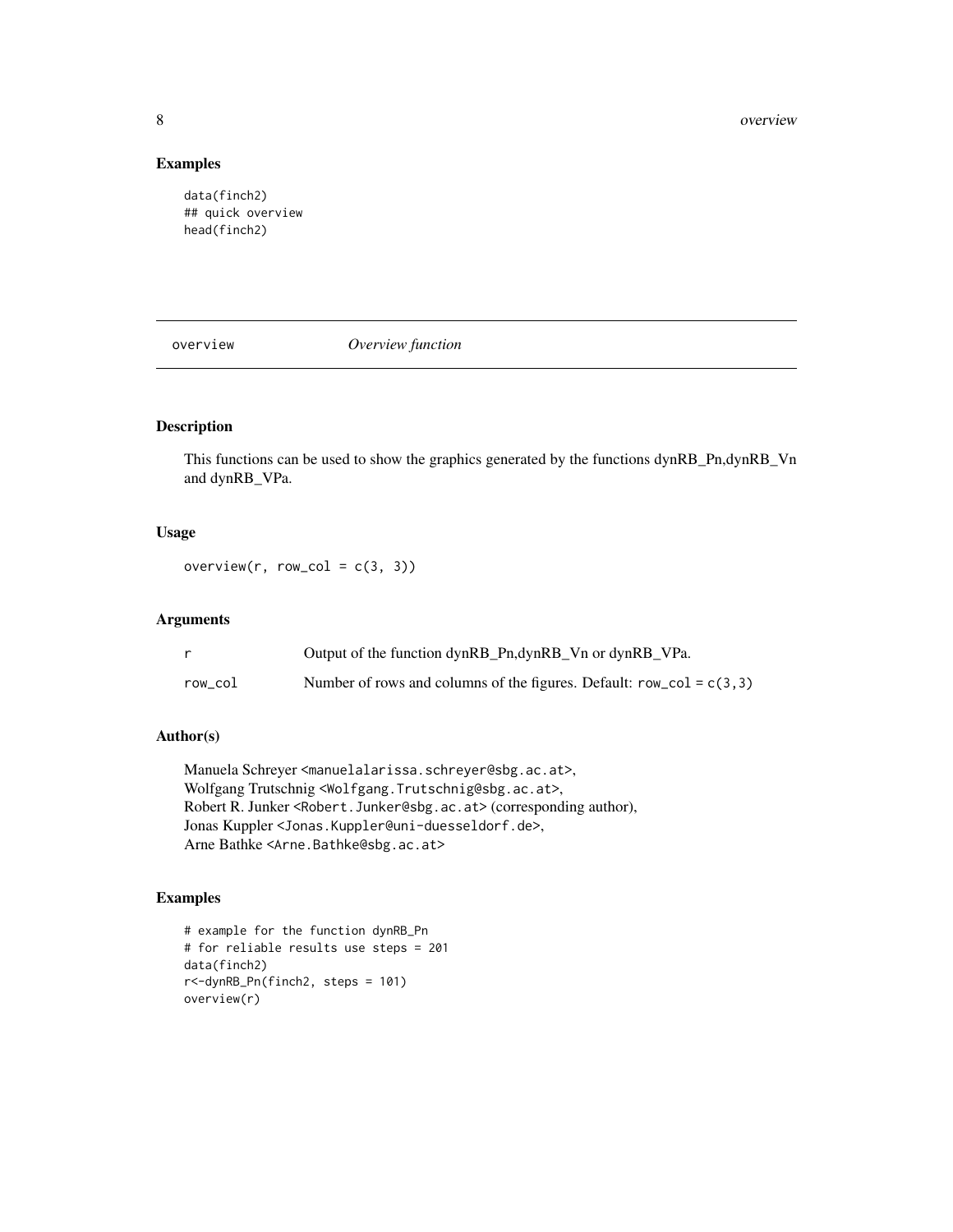<span id="page-8-0"></span>

#### Description

Function returns the asymmetric overlaps for each dimension, calculated by the method published by Parkinson et al. (2018) using ranks. Further two confidence intervals are returned for each estimate. The confidence level, as well as the repetitions for bootstrap can be adjusted.

#### Usage

ranks\_OV( $A = A$ , alpha = 0.05, reps4boot = 1000, digit = 3)

#### Arguments

| A         | Data frame, where the first column contains two objects (e.g. species) and the<br>other columns are numeric vectors (containing measurments). |
|-----------|-----------------------------------------------------------------------------------------------------------------------------------------------|
| alpha     | The confidence level. Default: $alpha = 0.05$                                                                                                 |
| reps4boot | Number of repetitions for the bootstrap. Default: $reps4boot = 1000$                                                                          |
| digit     | Number of digits after which the results are cut off. Default: $\text{digit} = 3$                                                             |

### Value

Data Frame containing the two asymmetric overlaps for each dimension together with their confidence intervals. The last row contains the d-dimensional asymmetric overlaps.

#### Author(s)

Judith H. Parkinson <judith.parkinson@sbg.ac.at>, Raoul Kutil <Raoul\_Hugo.Kutil@stud.sbg.ac.at>, Jonas Kuppler <Jonas.Kuppler@uni-duesseldorf.de>, Robert R. Junker <Robert.Junker@sbg.ac.at> (corresponding author), Wolfgang Trutschnig <Wolfgang.Trutschnig@sbg.ac.at>, Arne Bathke <Arne.Bathke@sbg.ac.at>

#### References

Judith H. Parkinson, Raoul Kutil, Jonas Kuppler, Robert R. Junker, Wolfgang Trutschnig, Arne C. Bathke: A Fast and Robust Way to Estimate Overlap of Niches and Draw Inference, International Journal of Biostatistics (2018)

#### Examples

```
# example function ranks_OV
data(finch2)
head(finch2)
ranks_0V(finch2[1:4], alpha = 0.05)
```